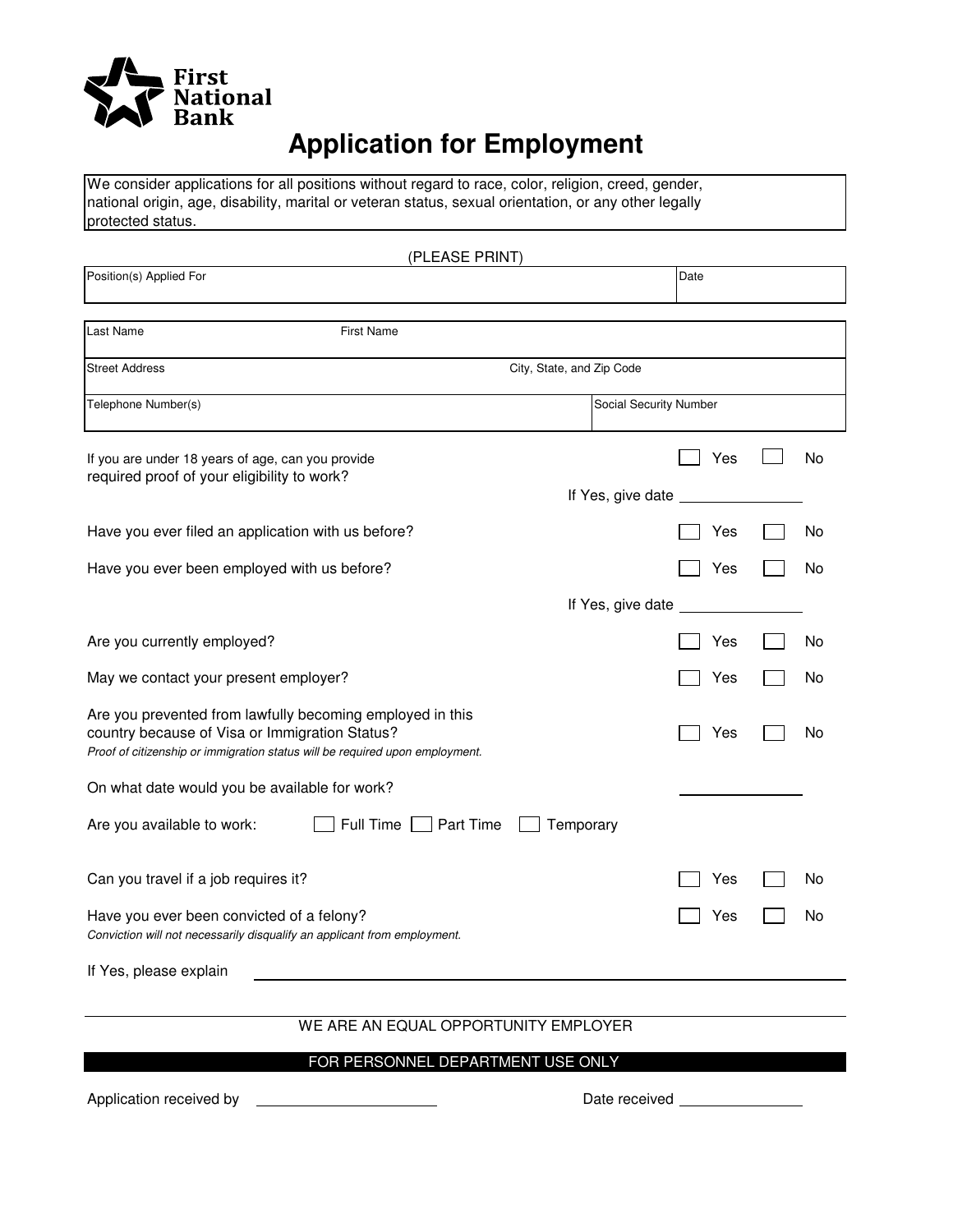## **Education**

| <b>School</b>             | <b>Name and Address</b><br>of School | <b>Course of Study</b> | Years<br><b>Completed</b> | Diploma or<br><b>Degree</b> |
|---------------------------|--------------------------------------|------------------------|---------------------------|-----------------------------|
| <b>High School</b>        |                                      |                        |                           |                             |
| Undergraduate<br>College  |                                      |                        |                           |                             |
| <b>Graduate College</b>   |                                      |                        |                           |                             |
| <b>Other</b><br>(Specify) |                                      |                        |                           |                             |

# **Employment Experience**

Start with your present or last job. Include any job-related military service assignments and volunteer activities. You may exclude organizations which indicate race, color, religion, gender, national origin, disabilities or other protected status.

| Employer            | Dates Employed       |                         | <b>Work Performed</b> |  |
|---------------------|----------------------|-------------------------|-----------------------|--|
|                     | From                 | $\overline{\text{To}}$  |                       |  |
| Address             |                      |                         |                       |  |
| Supervisor          | Hourly Rate / Salary |                         |                       |  |
|                     | <b>Start</b>         | Final                   |                       |  |
| Job Title           |                      |                         |                       |  |
| Telephone Number(s) |                      |                         |                       |  |
| Reason for Leaving  |                      |                         |                       |  |
| Employer            |                      | Dates Employed          | <b>Work Performed</b> |  |
|                     | From                 | To                      |                       |  |
| <b>Address</b>      |                      |                         |                       |  |
| Supervisor          | Hourly Rate / Salary |                         |                       |  |
|                     | Start                | Final                   |                       |  |
| Job Title           |                      |                         |                       |  |
| Telephone Number(s) |                      |                         |                       |  |
| Reason for Leaving  |                      |                         |                       |  |
| Employer            |                      | Dates Employed          | <b>Work Performed</b> |  |
|                     | From                 | $\overline{\mathsf{T}}$ |                       |  |
| <b>Address</b>      |                      |                         |                       |  |
| Supervisor          | Hourly Rate / Salary |                         |                       |  |
|                     | Start                | Final                   |                       |  |
| Job Title           |                      |                         |                       |  |
| Telephone Number(s) |                      |                         |                       |  |
| Reason for Leaving  |                      |                         |                       |  |

If you need additional space, please continue on a separate sheet of paper.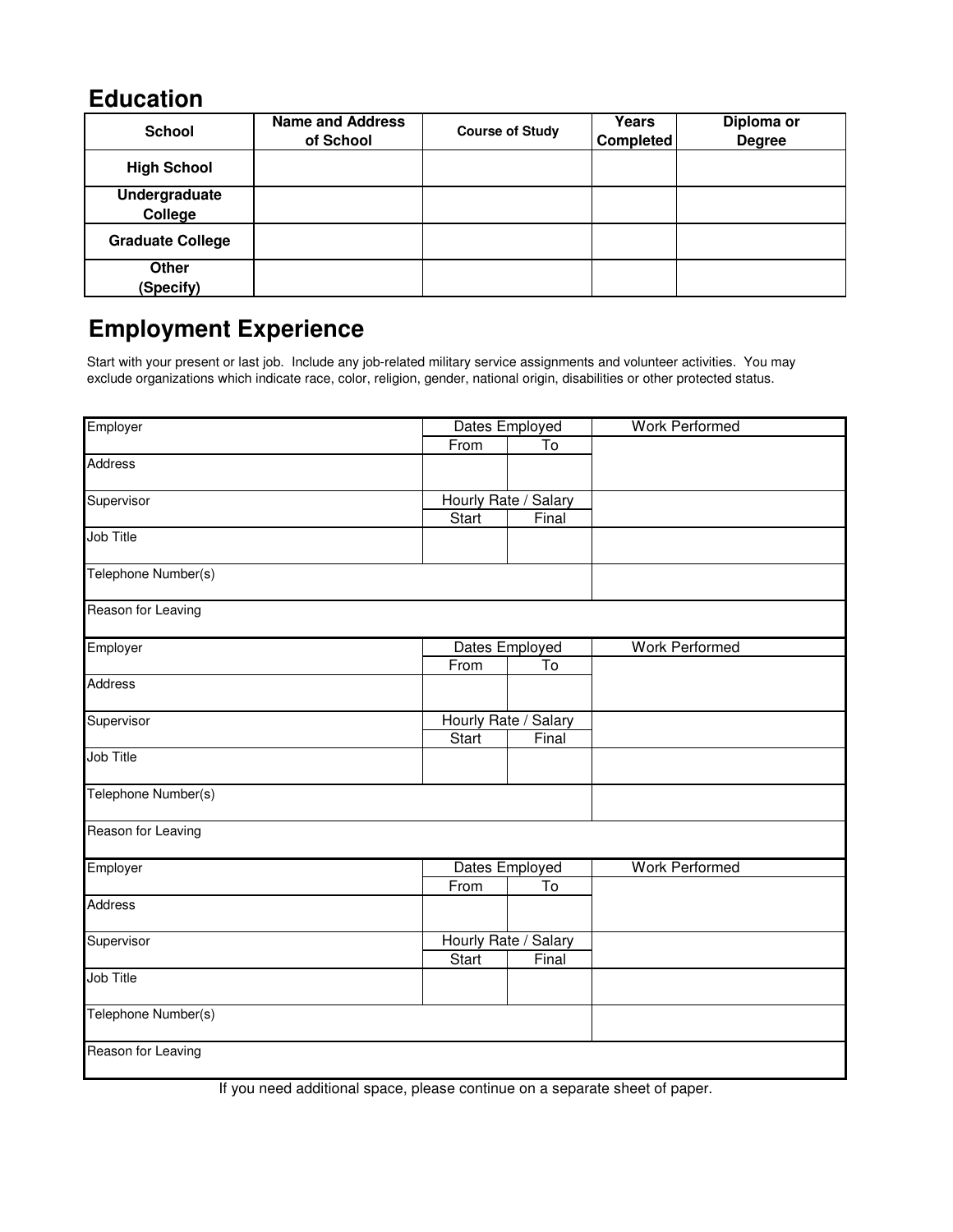| Indicate any foreign languages you can speak, read, and / or write |               |      |             |  |
|--------------------------------------------------------------------|---------------|------|-------------|--|
|                                                                    | <b>FLUENT</b> | GOOD | <b>FAIR</b> |  |
| <b>SPEAK</b>                                                       |               |      |             |  |
| READ                                                               |               |      |             |  |
| WRITE                                                              |               |      |             |  |

Describe any specialized training, apprenticeship, skills, and extra-curricular activities.

Describe any job-related training received in the United States military.

# **Additional Information**

**Other Qualifications** Summarize special job-related skills and qualifications acquired from employment or other experience.

**Specialized Skills** Check Skills/Equipment Operated

|                     |            | Other (list) |  |
|---------------------|------------|--------------|--|
| Computer            | Word       |              |  |
| Calculator (10 Key) | Excel      |              |  |
| Гуре                | Accounting |              |  |
| <b>WPM</b>          |            |              |  |
|                     |            |              |  |

State any additional information you feel may be helpful to us in considering your application.

Note to Applicants: DO NOT ANSWER THIS QUESTION UNLESS YOU HAVE BEEN INFORMED ABOUT THE REQUIREMENTS OF THE JOB FOR WHICH YOU ARE APPLYING.

Are you capable of performing in a reasonable manner, with or without a reasonable accommodation, the activities involved in the job or occupation for which you have applied? A description of the activities involved in such a job or occupation is attached. The Most Control of the Most Control of the Most Control of Mo

#### **Work or Education Related References (Please no family members or close friends)**

| Name | <b>Phone Number</b> | <b>Best Time to Call</b> | Occupation |
|------|---------------------|--------------------------|------------|
|      |                     |                          |            |
|      |                     |                          |            |
| 0    |                     |                          |            |
| 13.  |                     |                          |            |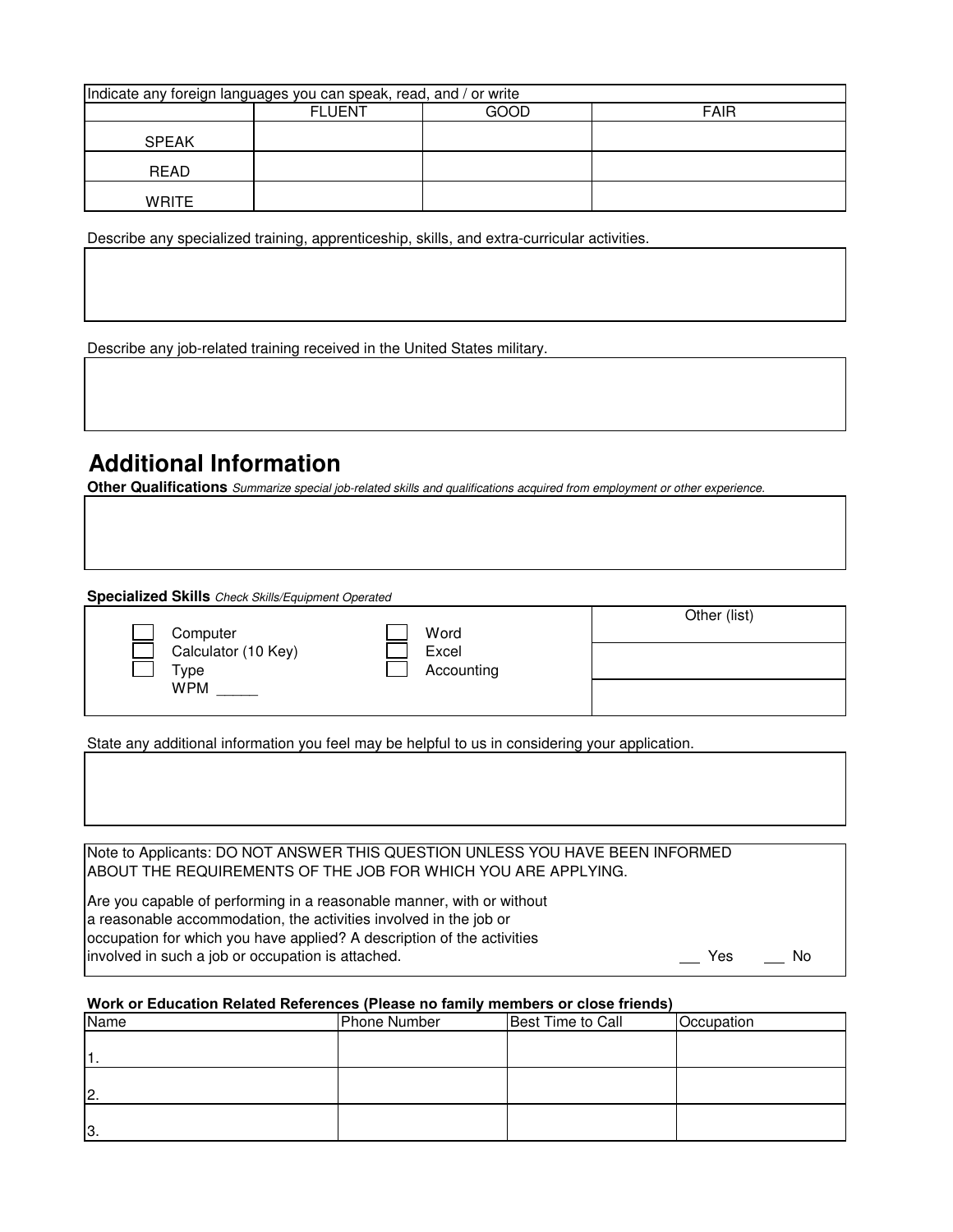# **Applicant's Statement**

I certify that answers given herein are true and complete to the best of my knowledge. I authorize investigation of all statements contained in this application for employment as may be necessary for arriving at an employment decision. This application for employment shall be considered active for a period of time not to exceed 45 days. Any applicant wishing to be considered for employment beyond this time period should inquire as to whether or not applications are being accepted at that time.I hereby understand and acknowledge that, unless otherwise defined by applicable law, any employment relationship with this organization is of an "at will" nature, which means that the Employee may resign at any time and the Employer may discharge Employee at any time with or without cause. It is further understood that this "at will" employment relationship may not be changed by any written document or by conduct unless such change is specifically acknowledged in writing by an authorized executive of this organization. In the event of employment, I understand that false or misleading information given in my application or interview(s) may result in discharge. I understand, also, that I am required to abide by all rules and regulations of the employer.

Signature of Applicant Date Date

#### APPLICATION FOR EMPLOYMENT

By signing this document, I authorize First National Bank to obtain information regarding my credit worthiness, standing, or capacity, character, general reputation, personal characteristics, or mode of living from any outside source that regularly provides such information. I understand that information from such a report may be used by First National Bank in making a decision regarding my employment.

(signed)

|              |                                   |     |                                                                                                                  | FOR PERSONNEL DEPARTMENT USE ONLY                                                                                                                                         |  |
|--------------|-----------------------------------|-----|------------------------------------------------------------------------------------------------------------------|---------------------------------------------------------------------------------------------------------------------------------------------------------------------------|--|
|              | Arrange Interview                 | Yes | No                                                                                                               |                                                                                                                                                                           |  |
| Employed     | $\Box$ Yes                        | No  |                                                                                                                  | Date of Employment                                                                                                                                                        |  |
|              | Job Title _______________________ |     | Salary ____________                                                                                              | Department<br><u>________________________</u>                                                                                                                             |  |
|              |                                   |     |                                                                                                                  | <b>Date</b>                                                                                                                                                               |  |
|              |                                   |     |                                                                                                                  |                                                                                                                                                                           |  |
|              |                                   |     |                                                                                                                  | FOR PERSONNEL DEPARTMENT USE ONLY                                                                                                                                         |  |
|              |                                   |     | Position(s) Applied For Is Open: Ves No                                                                          | Date<br><u> 1989 - Johann Barbara, martin a</u><br>Position(s) Considered For: <u>Contract Constantine Contract Constantine Constantine Constantine Constantine Const</u> |  |
| <b>Notes</b> |                                   |     | and the control of the control of the control of the control of the control of the control of the control of the |                                                                                                                                                                           |  |
|              |                                   |     |                                                                                                                  |                                                                                                                                                                           |  |
|              |                                   |     |                                                                                                                  |                                                                                                                                                                           |  |
|              |                                   |     |                                                                                                                  |                                                                                                                                                                           |  |
|              |                                   |     |                                                                                                                  |                                                                                                                                                                           |  |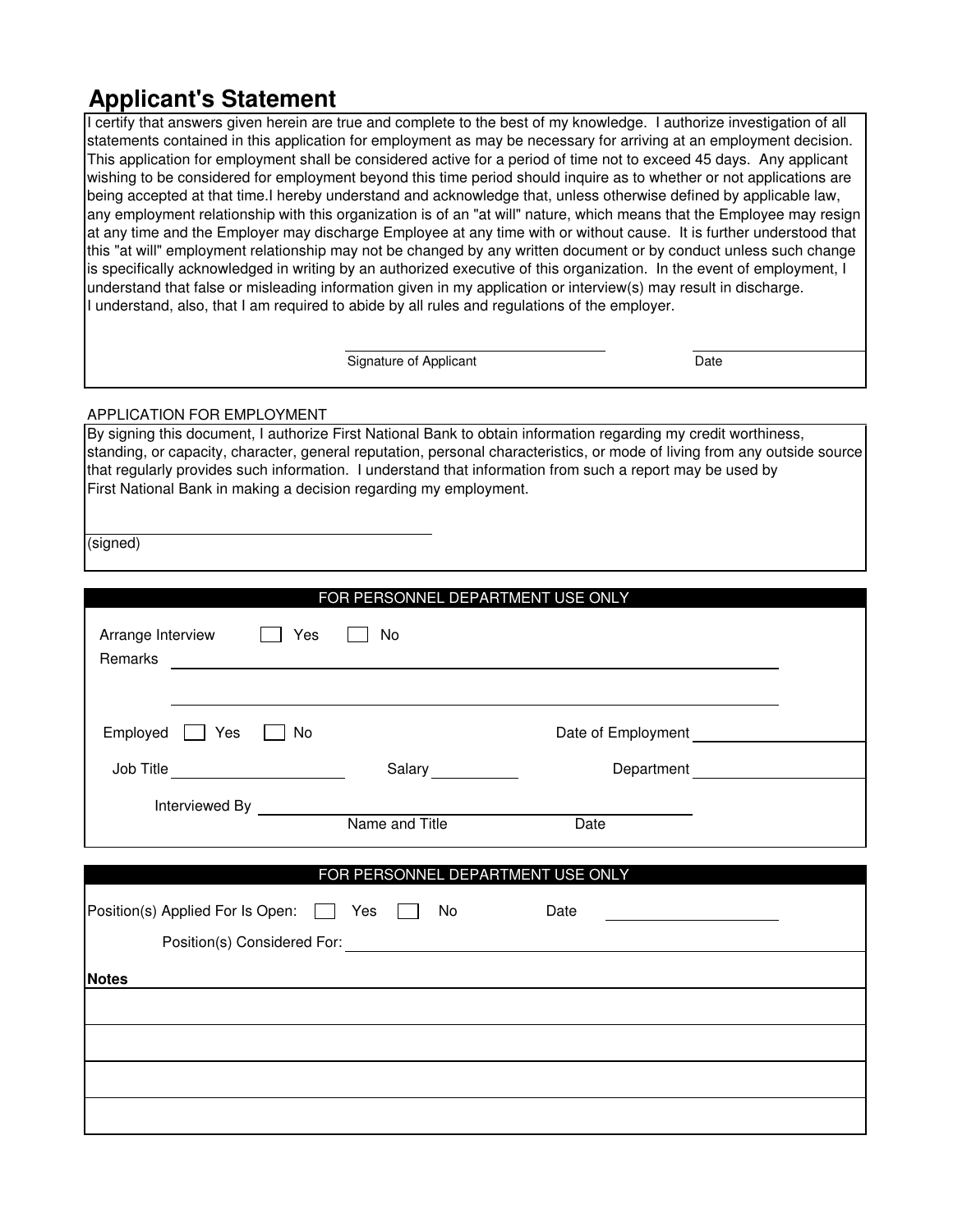### **Notice and Authorization For Consumer Report And/Or Investigative Consumer Report**

I, \_\_\_\_\_\_\_\_\_\_\_\_\_\_\_\_\_\_\_\_\_\_\_\_\_\_\_\_\_\_\_\_\_\_\_\_\_\_\_\_\_, understand that, in connection with my application for employment with **First National Bank Spearman** and, if I am subsequently hired by First National Bank Spearman, prior to or at any time after my employment commences, First National Bank Spearman may request a consumer report and/or an investigative consumer report from a consumer reporting agency concerning my Social Security number, motor vehicle operation history, criminal history and other information to the extent permitted by law from various local, state and federal agencies, private and insurance sources, and other available public records.

I understand that a consumer report and/or an investigative consumer report may also include information as to my credit worthiness, credit standing, credit capacity, character, general reputation, personal characteristics, mode of living, work habits, performance and experience, along with the reasons for termination of past employment from previous employers.

I understand that a consumer report and/or investigative consumer report requested may be obtained for employment purposes, as defined under the Fair Credit Reporting Act, or as defined under comparable state law. Specifically, this information may be requested for purposes of employment, promotion, reassignment, or retention as an employee.

I voluntarily and knowingly authorize the release of all information requested by the agency for the purpose of preparing a consumer report and/or an investigative consumer report.

I understand that I have the right to request a complete and accurate disclosure of the nature and scope of the investigation requested. In addition, I have the right to request that the consumer reporting agency provide a summary of my rights as a consumer (prepared by the Federal Trade Commission) and/or information in my investigative file, during normal business hours and upon reasonable notice to the consumer reporting agency.

By placing a check in the following box , I am requesting that I be furnished with a copy of any such consumer report and/or investigative consumer report.

My signature below authorizes the procurement of consumer reports and/or investigative reports by First National Bank Spearman prior to, during, or anytime after my employment at the Bank commences.

| Date: 2008 2010 2010 2021 2022 2023 2024 2022 2023 2024 2022 2023 2024 2022 2023 2024 2025 2026 2027 2028 2021 |  |
|----------------------------------------------------------------------------------------------------------------|--|
| Printed Name: 2008. 2009. 2010. 2010. 2010. 2010. 2010. 2010. 2010. 2010. 2010. 2010. 2010. 2010. 2010. 2010.  |  |
| Social Security #: ___________________________                                                                 |  |
|                                                                                                                |  |
|                                                                                                                |  |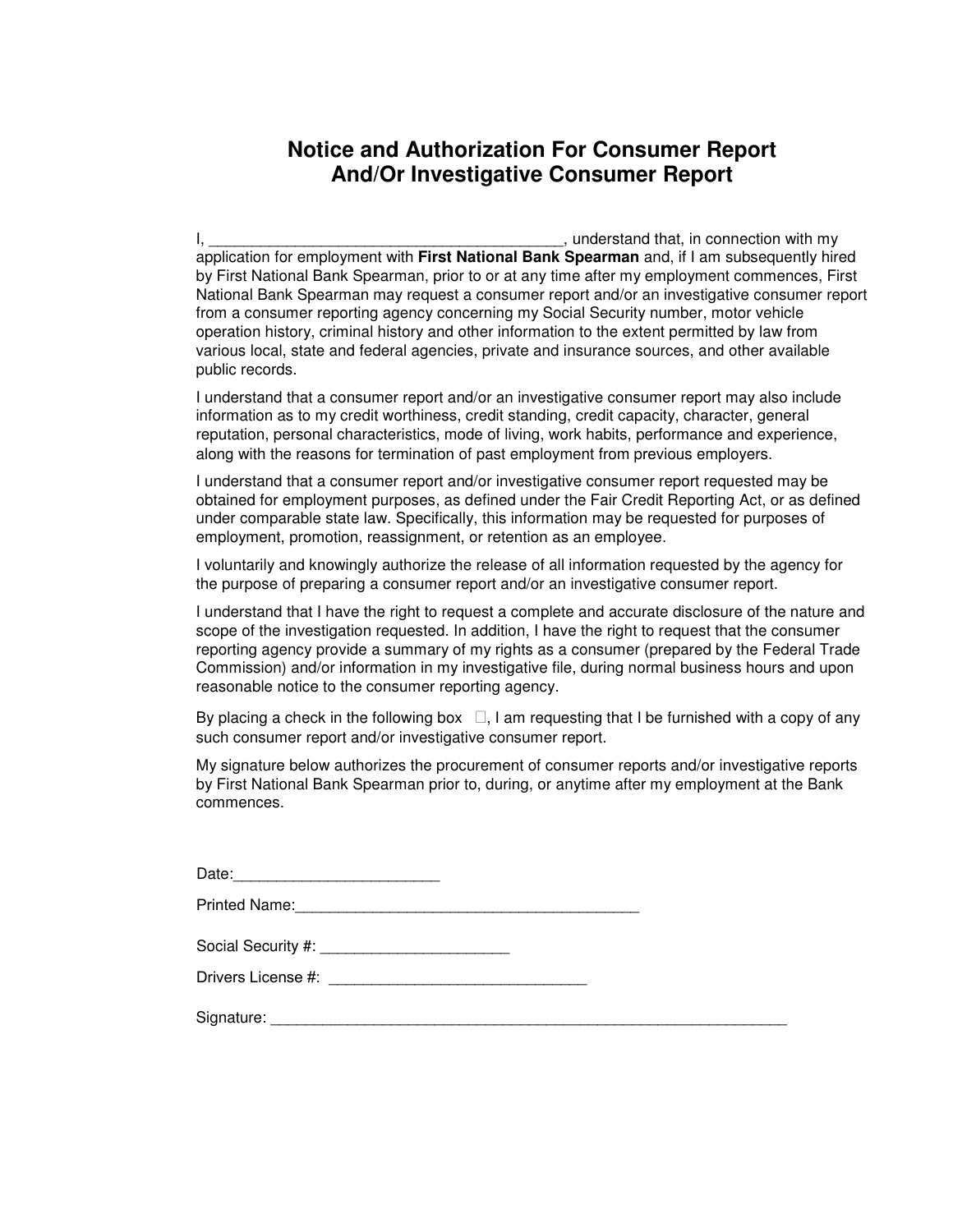### **Consumer Notification Pursuant to the Fair Credit Reporting Act**

**115 U.S.C. Section 1681b** 

This memorandum will serve to inform you that First National Bank Spearman will be obtaining a consumer report and an investigative consumer report for the purpose of evaluating you for potential employment with First National Bank Spearman.

These reports may contain information about you compiled from public records or through personal interviews with your neighbors, friends or associates regarding your credit worthiness, credit standing, credit capacity, character, general reputation, personal characteristics, or mode of living.

You may have the right to request additional disclosures about the nature and the scope of the investigation conducted by ANY CREDIT REPORTING AGENCY.

A summary of your rights under the Fair Credit Reporting Act (FCRA) is below for your convenience. Additional information about your rights under the FCRA may be found in Title 15, Section 1681 et seq. of the United States Code.

#### **A SUMMARY OF YOUR RIGHTS UNDER THE FAIR CREDIT REPORTING ACT**

The Federal Fair Credit Reporting Act (FCRA) is designed to promote accuracy, fairness and privacy of information in the files of every "consumer reporting agency" (CRA). Most CRAs are credit bureaus that gather and sell information about you such as where you work and live, if you pay your bills on time, and whether you've been sued, arrested, or filed for bankruptcy to creditors, employers and other businesses. The FCRA gives you specific rights in dealing with CRAs, and requires them to provide you with a summary of these rights as listed below. You can find the complete text of the FCRA, 15 U.S.C. 1681 et seq., at the Federal Trade Commission's web site (http://www.ftc.gov).

**You must be told if information in your file has been used against you.** Anyone who uses information from a CRA to take action against you, such as denying an application for credit, insurance or employment, must give you the name, address and phone number of the CRA that provided the report.

**You can find out what is in your file.** A CRA must give you all the information in your file and a list of everyone who has requested it recently. There is no charge for the report if a person has taken action against you because of information supplied by the CRA, and if you request the report within 60 days of receiving the denial notice. You are also entitled to one free report every 12 months, upon request if you certify that: (1) you are unemployed and plan to seek employment within 60 days, (2) you are on welfare, or (3) your report is inaccurate due to fraud. Otherwise, a CRA may charge you a fee up to eight dollars (\$8).

You can dispute inaccurate information with the CRA. If you tell a CRA that your file contains inaccurate information, the CRA must reinvestigate the items (usually within 30 days) by presenting its information source with all relevant evidence you submit, unless your dispute is frivolous. The source must review your evidence and report its findings to the CRA, including any errors (the source also must advise national CRAs to which it has provided the data of any error).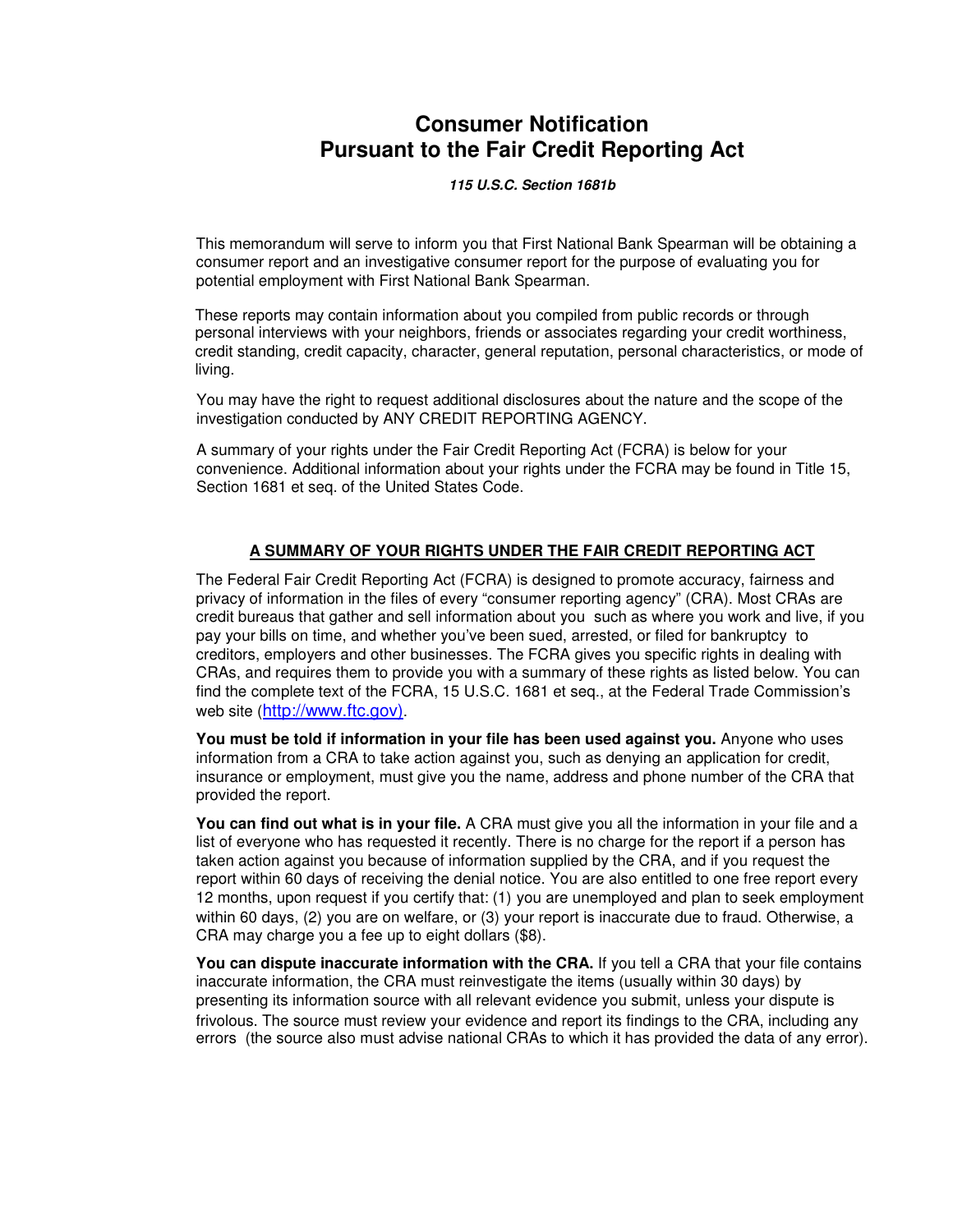The CRA must supply you with written results of the investigation and a copy of your report, if it has changed. If an item is altered or deleted because you dispute it, the CRA cannot place it back in your file, unless the source of the information verifies its accuracy and completeness, and the CRA provides to you a written notice that includes the name, address and phone number of the source. If the CRA's investigation does not resolve the dispute, you may add a brief statement to your file, a summary of which the CRA normally must include in future reports. If an item is deleted or a dispute statement is filed, you may ask that anyone who has recently received your report be notified of the change.

**Inaccurate information must be deleted.** A CRA must remove or correct inaccurate information from its files, usually within 30 days after you dispute its accuracy. The largest credit bureaus must notify other national CRAs if items are altered or deleted. However, the CRA is not required to remove data from your file that is accurate unless it is outdated or cannot be verified.

**You can dispute inaccurate items with the source of the information.** If you tell anyone such as a creditor who reports to a CRA that you dispute an item, they may not then report the information to a CRA without including a notice of your dispute. In addition, once you've notified the source of the error in writing, they may not continue to report it if it is in fact an error.

**Outdated information may not be reported.** In most cases, a CRA may not report negative information that is more than seven years old, 10 years for bankruptcies.

**Access to your file is limited.** A CRA may provide information about you only to those who have a need recognized by the FCRA, usually to consider an application you have submitted to a creditor, insurer, employer, landlord or other business.

**Your consent is required for reports that are provided to employers or that contain medical information.** A CRA may not report to your employer, or prospective employer, about you without your written consent. A CRA may not divulge medical information about you without your permission.

**You can stop a CRA from including you on lists for unsolicited credit and insurance offers.** Creditors and insurers may use file information as the basis for sending you unsolicited offers of credit or insurance. Such offers must include a toll-free number for you to call and tell the CRA if you want your name and address excluded from future lists or offers. If you notify the CRA through the toll-free number, it must keep you off the list for two years. If you request and complete the CRA form provided for this purpose, you can have you name and address removed indefinitely.

**You may seek damages from violators.** You may sue a CRA or other party in state or federal court for violations of the FCRA.

**You may have additional rights under state law.** You may wish to contact a state or local consumer protection agency or a state attorney general to learn about those rights.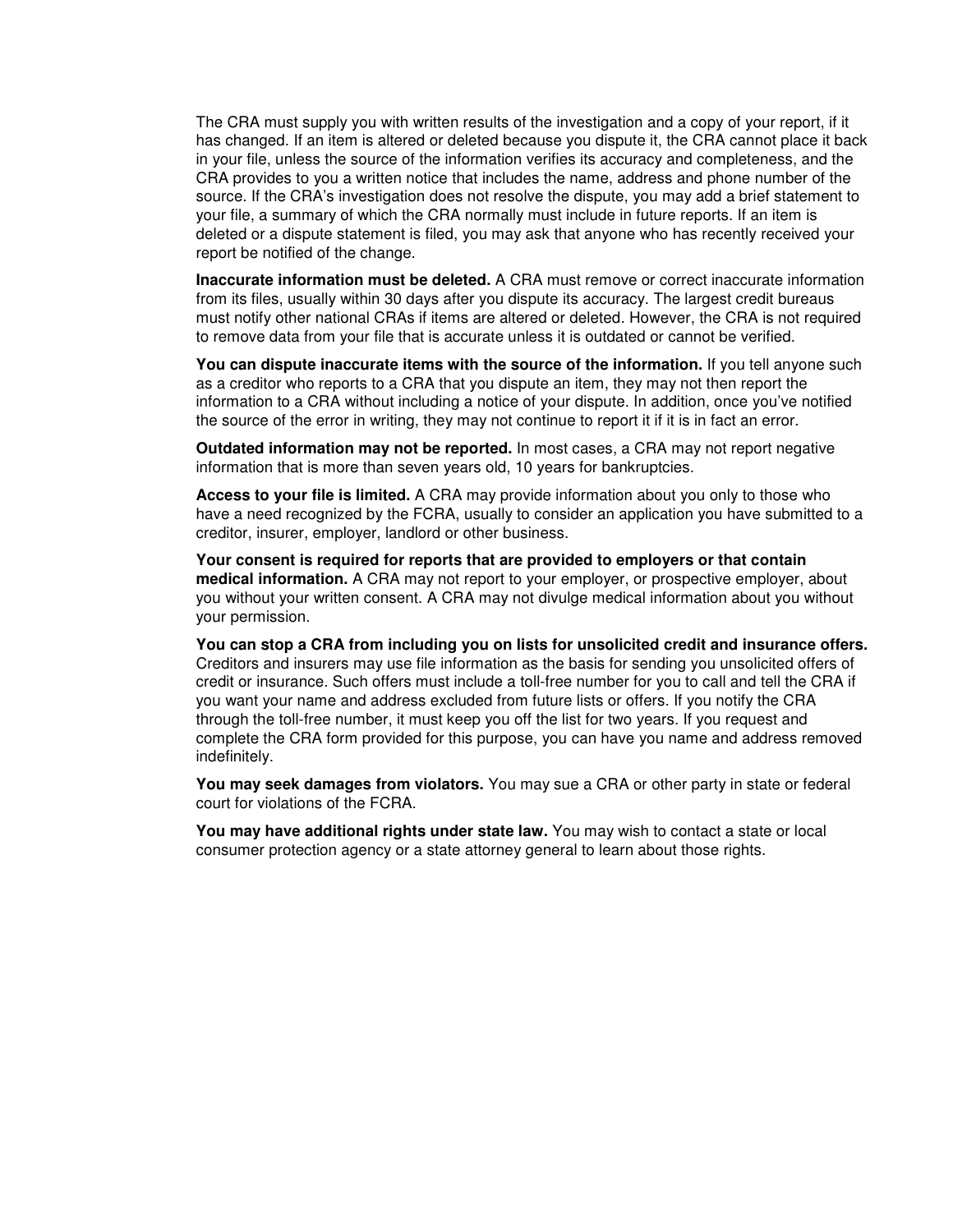| For Questions or Concerns Regarding:                                                                                                          | <b>Please Contact:</b>                                                                                                          |
|-----------------------------------------------------------------------------------------------------------------------------------------------|---------------------------------------------------------------------------------------------------------------------------------|
| CRAs, creditors and others not listed below                                                                                                   | <b>Federal Trade Commission</b><br>Consumer Response Center FCRA<br>Washington, DC 20580<br>Tel: 202.326.3761                   |
| National banks, federal branches/agencies of<br>foreign banks (word "National" or initials "N.A."<br>appear in or after bank's name)          | Office of the Comptroller of the Currency<br>Compliance Management, Mail Stop 6-6<br>Washington, DC 20219<br>Tel: 800.613.6743  |
| Federal Reserve System member banks<br>(except national banks, and federal<br>branches/agencies of foreign banks)                             | <b>Federal Reserve Board</b><br>Division of Consumer & Community Affairs<br>Washington, DC 20551<br>Tel: 202.452.3693           |
| Savings associations and federally-chartered<br>savings banks (word "Federal": or initials<br>"F.S./B." appear in federal institution's name) | Office of Thrift Supervision<br><b>Consumer Programs</b><br>Washington, DC. 20552<br>Tel: 800.842.6929                          |
| Federal credit unions (words "Federal Credit<br>Union" appears in institution's name)                                                         | National Credit Union Administration<br>1775 Duke Street<br>Alexandria, VA 22314<br>Tel: 703.518.6360                           |
| State-chartered banks that are not members of<br>the Federal Reserve Bank                                                                     | Federal Deposit Insurance Corporation<br>Division of Compliance & Consumer Affairs<br>Washington, DC 20429<br>Tel: 800.934.FDIC |
| Air, surface or rail common carriers regulated<br>by former Civil Aeronautics Board or Interstate<br><b>Commerce Commission</b>               | Department of Transportation<br>Office of Financial Management<br>Washington DC 20590<br>Tel: 202.366.1306                      |
| Activities subject to the Packers and<br>Stockyards Act 1921                                                                                  | Department of Agriculture<br>Office of Deputy Administrator GIPSA<br>Washington DC 20250<br>Tel: 202.720.7051                   |

The FCRA gives several different federal agencies authority to enforce the FCRA: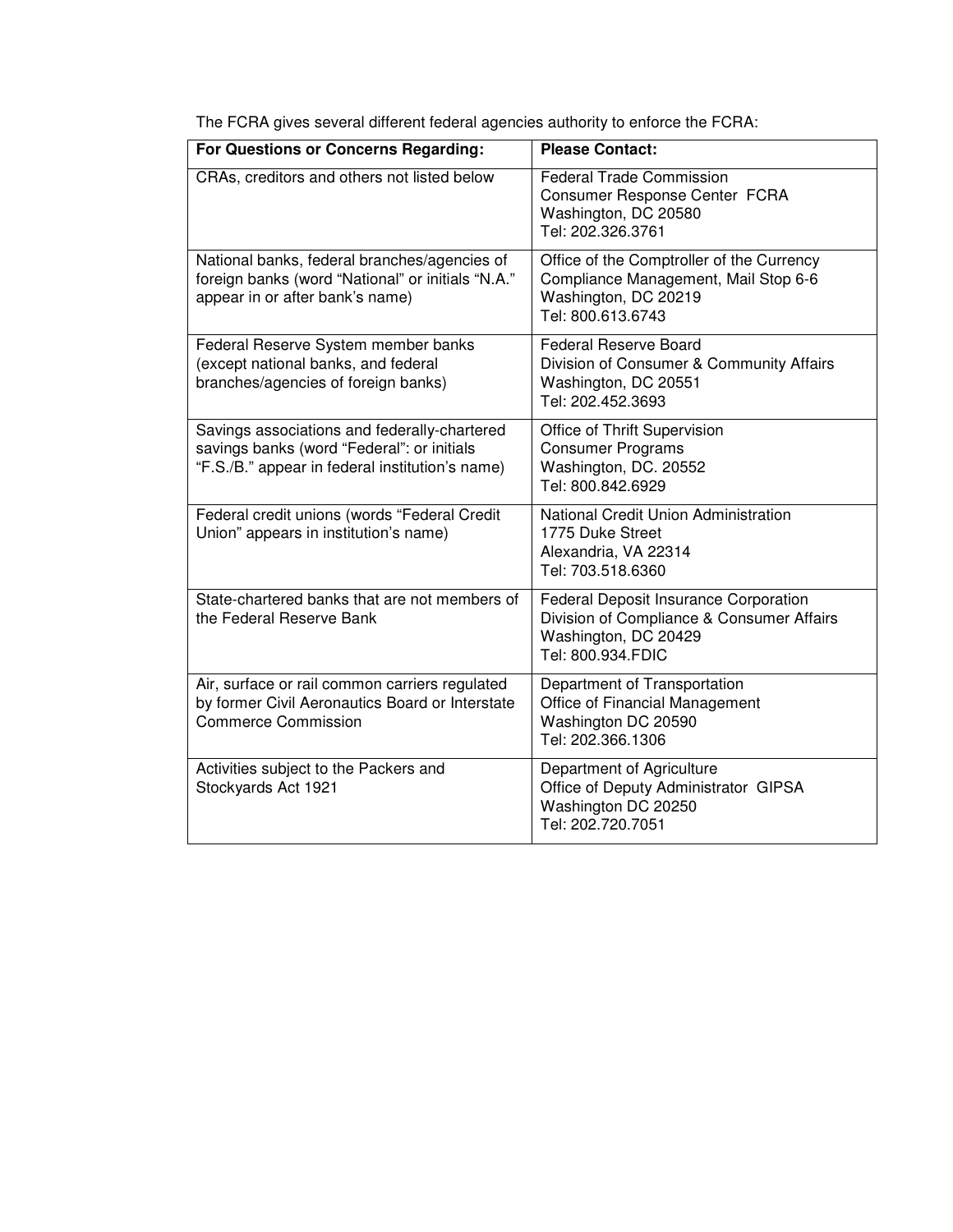### **Acknowledgment of Receipt of Documentation Regarding The Fair Credit Reporting Act**

**I hereby acknowledge that First National Bank Spearman provided me with a document entitled "Consumer Notification Pursuant to the Fair Credit Reporting Act" and a document entitled "A Summary of Your Rights Under the Fair Credit Reporting Act" on the \_\_\_\_\_\_\_\_\_\_\_\_\_\_\_\_\_\_\_day of** 

**\_\_\_\_\_\_\_\_\_\_\_\_\_\_\_\_\_\_\_\_\_\_\_\_\_\_\_\_, 20\_\_\_.** 

Printed Name:\_\_\_\_\_\_\_\_\_\_\_\_\_\_\_\_\_\_\_\_\_\_\_\_\_\_\_\_\_\_\_\_\_

Signature:\_\_\_\_\_\_\_\_\_\_\_\_\_\_\_\_\_\_\_\_\_\_\_\_\_\_\_\_\_\_\_\_\_\_\_\_